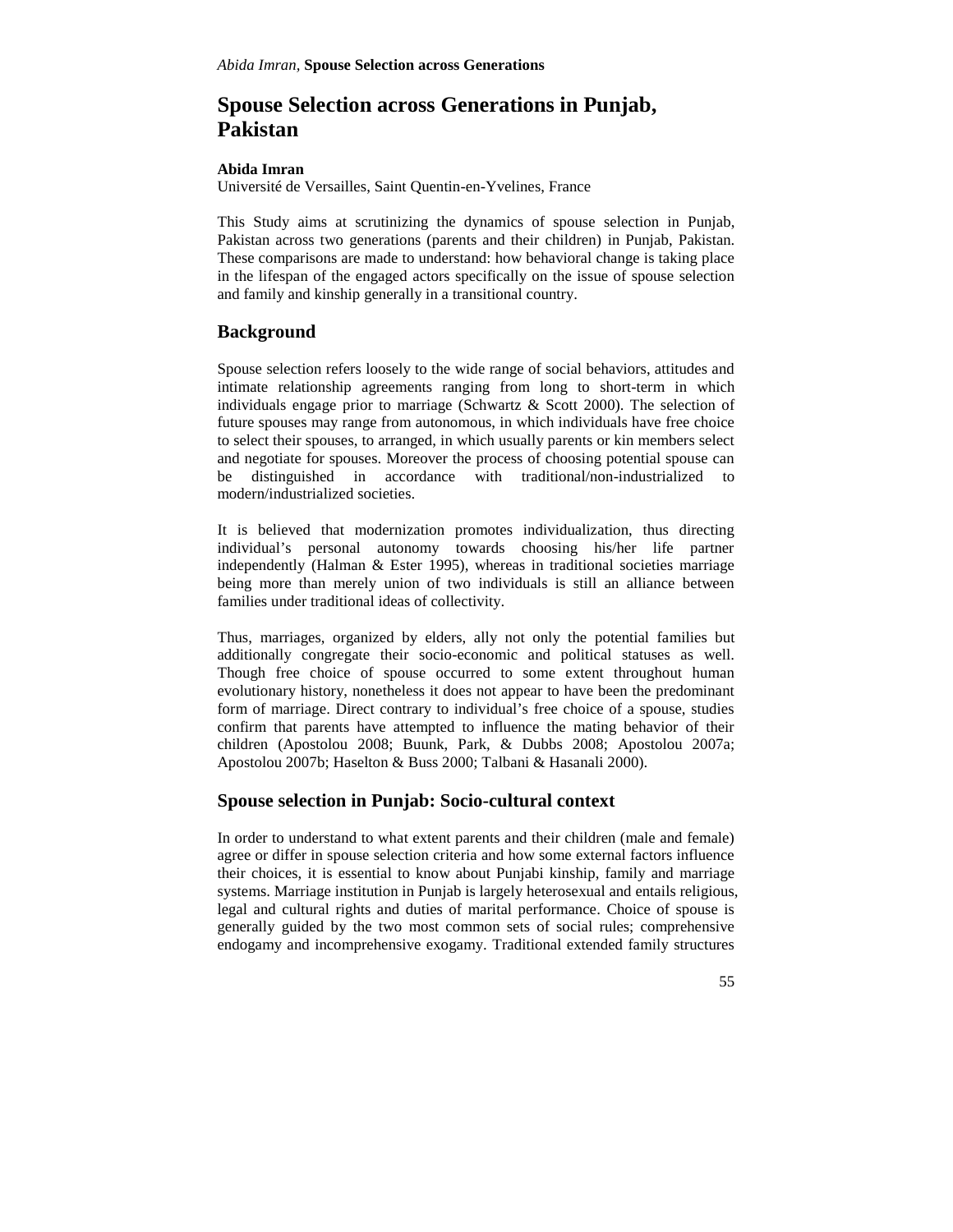revolve around a huge variety of social attitudes and practices towards marriage related issues.

In Punjabi society, normally there are three match making means. First is at individual level by his/her self match or personal choice, secondly, at parental level in which parents' involvement and decision is privileged. And lastly potential spouse is introduced by third liaison party i.e. relative, kin group, friend or marriage bureau. Spouse selection by parents is most prevalent matchmaking mean. For spouse selection, Children are provided with marital and relationship choices criteria that is often predefined by parents and kin groups. Groom and bride are not the only ones whose interests are involved in their marriage, nor are they the only ones with absolute control over it. Both sets of parents are engaged as well. Together with parental control, spouse selection is additionally conditioned by more prosaic factors such as kin group, caste, class, lineage, religious sects and exchange of particular shared value system.

Juxtaposing traditional spouse choices and social change in traditional society, Qadeer (2006) confirms that Pakistan is in transition. At this point, traditional and modern values for spouse selection coexist (lesser visible in rural areas as compare to urban areas), and an individual may follow either, depending on his / her exposure to change, or upon family in order to choose a spouse. Parents want obedience, the maintenance of blood purity and perhaps save their older ages by controlling the sexual behavior of their children. On the other hand, children may have some other criteria for their spouses; similarities of education, profession or ideas about how to live after marriage. Thus, the controversial situation leads to the inquiries; are traditional spouse selection procedures being substituted or preserved? How different criteria of spouse selection across generations affect the family life and marital relations in a developing society? It is necessary to take account of social, cultural as well as economic factors to explain changes across time and space in spouse selection process and this research is an attempt to do so.

# **Objectives**

One important task of this research was to identify particular characteristics of potential spouses that are considered to be more desirable, between generations. In doing so, the purpose is not merely to enumerate or enlist ideally desired traits of potential spouses, but to know about the way a social institute (family) treats its members based on their gender hierarchies and ideologies. In this scenario, key objectives of the study are: to understand kinship, family and marriage system being important to contextualize the process of spouse selection; to identify and compare the spouse selection preferences of parents and their children.

### **Sample and Research Methodology**

Through snowball sampling, a sample of twelve families (six in urban and six in rural areas) were selected. An ideal family to be interviewed for this study was considered which could have both parents willing to be interviewed with two unmarried children (son-daughter) of marriageable age. Thus, a total of 21 in-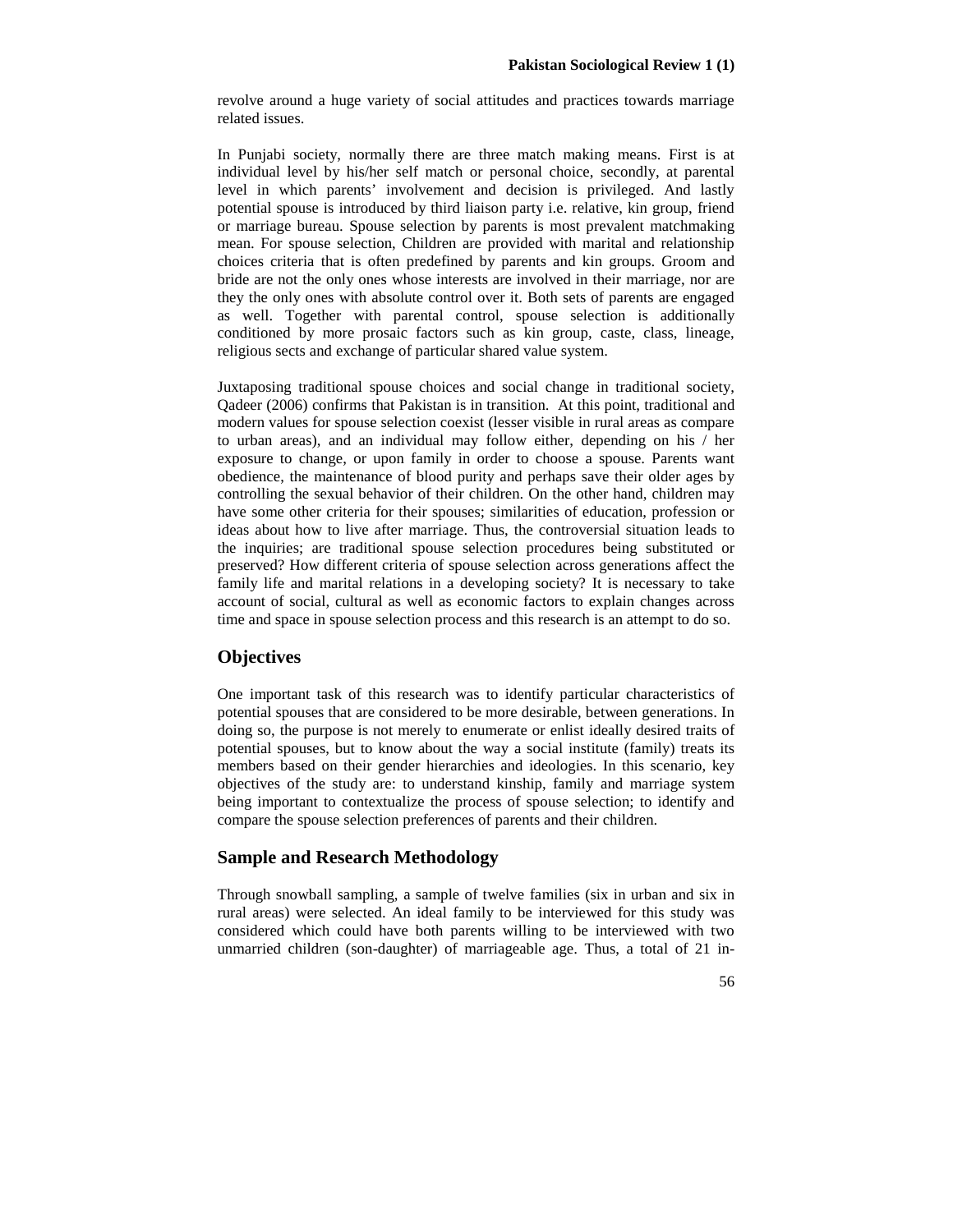#### *Abida Imran,* **Spouse Selection across Generations**

depth face-to-face interviews were conducted in Lahore, and, a total of 19 interviews were conducted in Habib Abad (rural area). The criteria to select sample from the young generation respondents was their education level and type of education system. Those young respondents of marriageable age were included in the sample if they were acquiring education at graduation level under co education system in any university in Lahore. On the other hand, in Habib Abad, young respondents of marriageable age were selected with same education level but from non-co-education system. In order to collect data from the sampled population, two semi-structured interview guides were prepared on the issue of spouse selection and marriage; one for each generation. Interviews were tape recorded and then were transcribed into written form for the purpose of comparative data analysis.

### **Findings and theoretical interpretation**

Research findings encircled around the study objectives reveal that traditional culture, social stratification, residential proximity of kinship, intimacy ties with networks of relatedness, and family structure affect individuals' disposition in a given situation to act and shape his/her preferences for spouse selection accordingly. Further, some factors external to individual i.e. co-education, exposure to modernity, perceptions of idealism developed by media, and perceptions about social world shape and reshape the choices of spouse selection.

### *Individualism versus Collectivism*

This study heavily criticizes and denies the westerns over simplified typology of either 'individual' or 'collective' (Berthoud 2000; and Beck-Gernsheim 2002). In Punjab simultaneously being as traditional and transitional society, individuals either parent or children are not standing exclusively on the two opposite edges of the monochrome of individualism and collectivism. Hence, they contextualize their criteria and choices of spouse selection in order to make compatibility with each other's. Further, the study criticizes the construction of the pyramid of Filter Theory for choosing a spouse (Kerckhoff & Davis 1962; Klimek 1979) This may be applicable in the Western or modern society but this study partially agreeing with the filter theory explanations, assume on the basis of research findings in a traditional society, that it is not solely individual who is filtering the expected spouses but his/her family too. In addition, I do not agree with the pyramid which it offers.

Based on previous research findings the study suggests that Biological Filter is not of outmost preference in the traditional process of spouse selection. For commonalty, before he go to Final stage of Decision Filter, the pyramid always starts from Social Filter and the very next is a Complementary Needs filter followed by Biological Filter. A little attention is paid to Psychological Filter while there is almost no space for Trial Filter.

#### *Generations in accordance*

Some similarities between generation study finds out, one of them is their very first concern about individual's identity. It was observed that predominantly in both urban and rural areas, parents and children were very concerned about their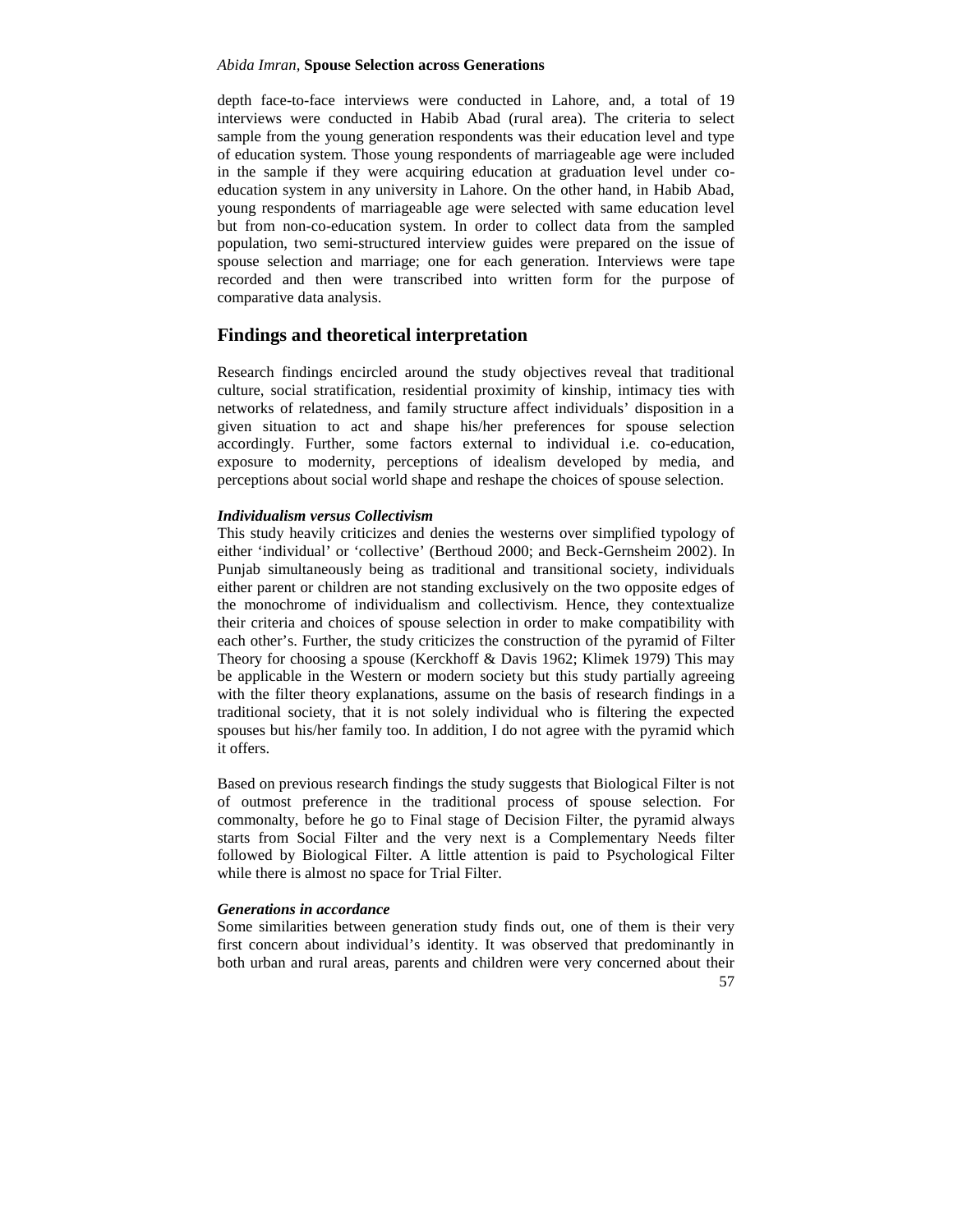would-be daughter's/son's-in-law and spouse's identity, his/her personal and family repute, family's social standing in the hierarchal social stratification and lineage group. Nobody from the respondents; either rural/urban, parents/children, boys/girls showed their inclination to develop relationship with individuals belong to hieratically lower social class. Second similarity that study finds is about the issue of respect and taking care of parents; every parent was expecting it and every child was confirming it. Generally fathers are regarded as household head and the final decision makers of the matrimonial issues. Children feel more comfortable with mothers when discussing about their marriage issues as compare to father. Next accordance between opinions (between the parents and their Girls) was the would-be in-law family's small size. However boys were not concerned about it.

### *Generations in contrast*

Contextual choices do not mean that there is no conflict between the parents and their children; indeed there is. Parents want to maintain the social and cultural capital (as elaborated by Bourdieu, 1986) through the traditional matchmaking patterns; arrange marriages, and their children tend to follow the semi-autonomous matchmaking; in other words arranged-love marriages. Not a single parent was in favor of absolute love marriage or absolute independent decisions of their children for choosing their life partners. Almost every parent tends to have some control over the marriage decision with predefined traditional ideologies of how to marry and marry to whom? Whereas almost all children think that no doubt parents' consent should be there, but the most preference must be given to children's opinion/proposed spouse. Rural parents viewed the traditional matchmaking pattern, 'arranged' as more preferred, more idealized, and more successful and were adherent, whereas urban parents though preferred 'arrange' matchmaking but they were in favor of taking children' consent before finalizing the marriage decision.

Urban parents were verily different for considering 'autonomous' choices of their children till they themselves verify the family background and reputation, whereas rural parents showed disliking for 'autonomous' choices and thought it against the 'family unity'. Parents' acceptance for girls' autonomous choices was as equal as boys in urban area, while in rural area it was considered a stigma for family and discouraged strictly. The case for male children was different from female children, as boys are considered the main future source of income thus there must be some relaxations for boys.

Intergenerational differences of opinions related to kinship ties, family formation and marriage choice came to a greater degree as more controversial. Divergences of criteria for spouse selection actually were the ways of perceiving ideals differently, though ideals were same. Contextualizing their choices, rural parents preferences take start from marrying their children within close relatives, and then gradually move down to extended relatives, next to Biraderi. Rural children do not prefer Biraderi marriages but marriages within equal. Rural parents' idealism of 'family unity' means 'joint family system', whereas their children perceive 'family unity' beyond the residence boundaries and distance proximities.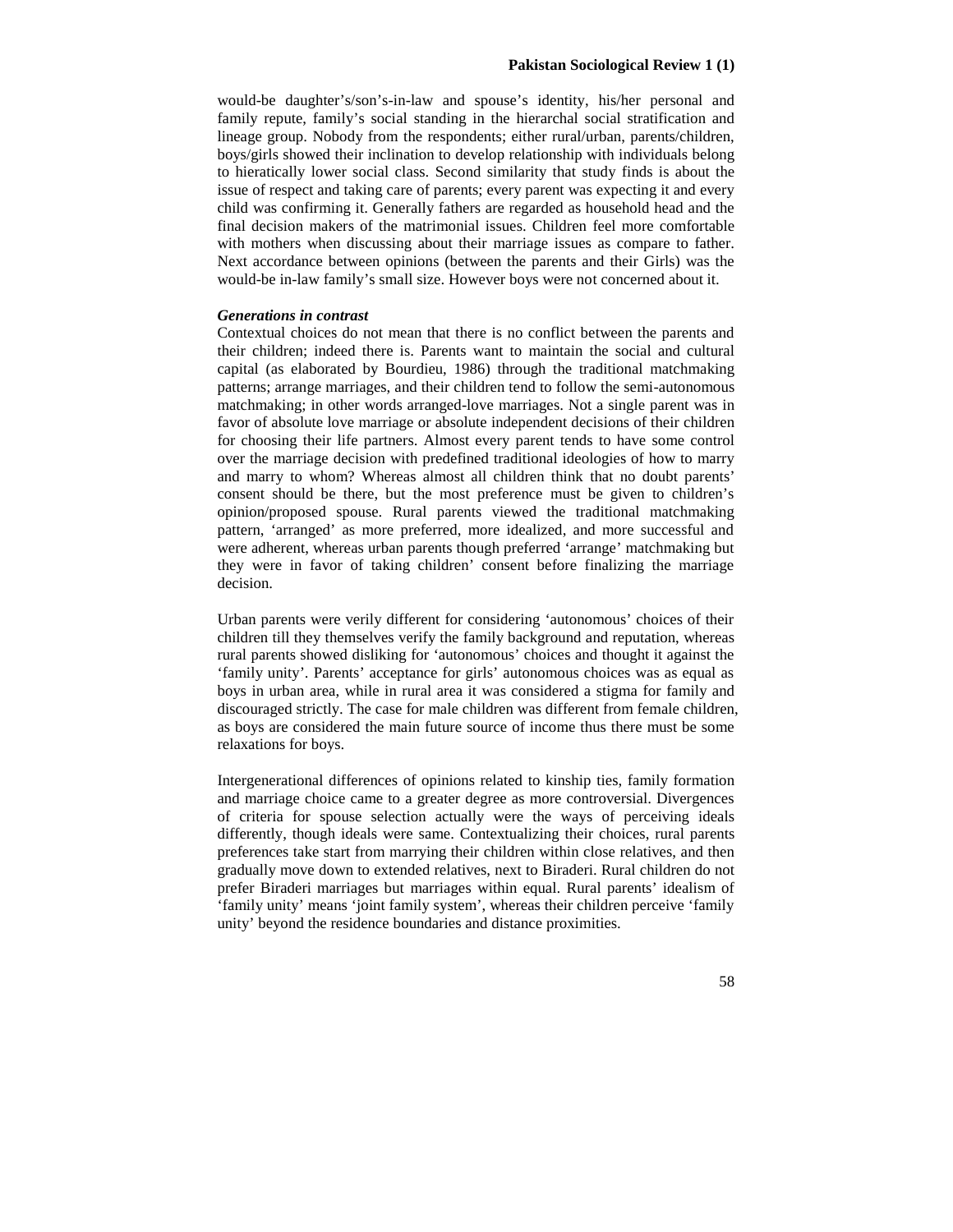#### *Abida Imran,* **Spouse Selection across Generations**

The major differences between the two generations came forward more in rural area than in urban although it is anticipated that there is more harmony and more collective thinking in the traditional set-up. Differences of opinion over the issues of; how to choose a spouse, who is more careful as daughter-in-law, Biraderi marriages, how the parents should decide, living arrangements and composition of family were clearly high between the parents and children in rural area as compare to urban.

### **References**

- Apostolou, M. (2007a). Elements of parental choice: The evolution of parental preferences in relation to in-law selection. *Evolutionary Psychology , 5* (1), 70-83.
- Apostolou, M. (2007b). Sexual selection under parental choice: The role of parents in the evolution of human mating. *Evolution and Human Behavior , 28* (6), 403-409.
- Apostolou, M. (2008). Parent-Offspring Conflict over Mating: The Case of Beauty. *Evolutionary Psychology , 6* (2), 303-315.
- Beck-Gernsheim, E. (2002). *Reinventing the Family: In Search of New Lifestyles.* Cambridge: Polity Press.
- Bourdieu, P. (1980). Le capital social. *Actes de la Recherche en Sciences Sociales*, 31, 2-3.
- Buunk, A. P., Park, J. H., & Dubbs, S. L. (2008). Parent–Offspring Conflict in Mate Preferences. *Review of General Psychology , 12* (1), 47-62.
- Halman, L., & Ester, P. (1995). Modernization and the nature of individualism. *Sociale Wetenschappen*, *38*, 28-53.
- Haselton, M. G., & Buss, D. M. (2000). Error management theory: A new perspective on biases in cross-sex mind reading. *Journal of Personality and Social Psychology , 78* (1), 81–91.
- Kerckhoff, A. C., & Davis, K. E. (1962). Value consensus and need complementarity in mate selection. American Sociological Review, 27, 295- 303.
- Klimek, D. (1979). *Beneath Mate Selection in Marriage: The Unconscious Motives in Human Pairing*. New York: Van Nostrand Reinhold.
- Qadeer, M. A. (2006). *Pakistan: social and cutural transformation in a muslim nation*. New York: Routeledge.
- Schwartz, M. A., & Scott, B. M. (2000). *Marriages & Families.* New Jersey: Prentice Hall.
- Talbani, A., & Hasanali, P. (2000). Adolescent females between tradition and modernity: Gender role socialization in South Asian immigrant culture. *Journal of Adolescence , 23* (5), 615–627